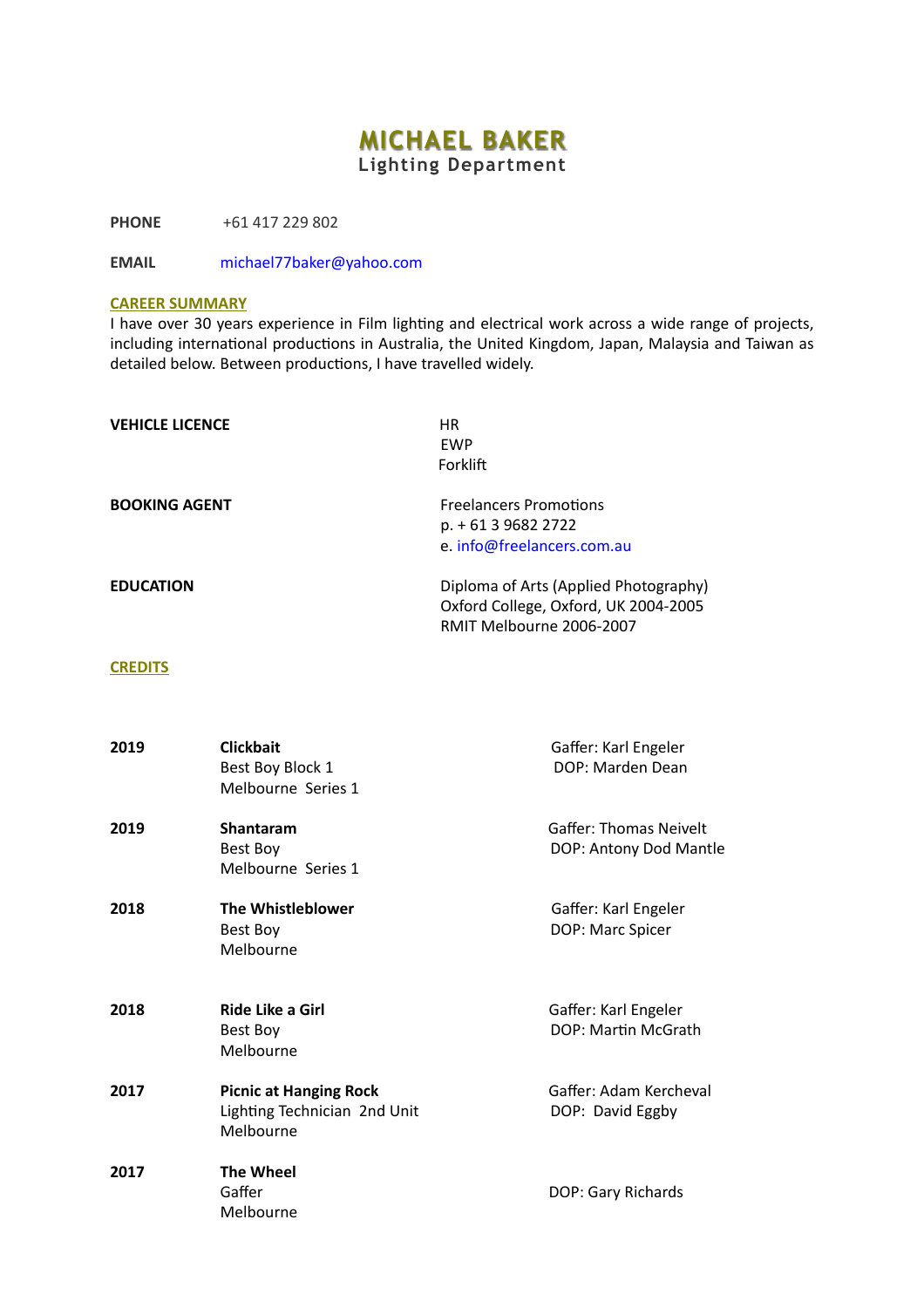| 2017 | <b>Stem</b><br>Best Boy<br>Melbourne                                       | Gaffer: Karl Engeler<br>DOP: Stefan Duscio                                                          |
|------|----------------------------------------------------------------------------|-----------------------------------------------------------------------------------------------------|
| 2016 | The Leftovers<br>Best Boy Onset<br><b>Melbourne Series 3</b>               | Gaffer: Karl Engeler<br>DOP: Bob Humphries                                                          |
| 2015 | Tomorrow when the war began<br>Best Boy<br>Melbourne Series 1              | Gaffer: Karl Engeler<br>DOP:<br><b>Simon Ozolins</b>                                                |
| 2015 | <b>Silence</b><br>Onset Best Boy<br>Taiwan                                 | Gaffer: Karl Engeler<br>DOP: Rodrigo Prieto                                                         |
| 2014 | <b>The Dressmaker</b><br>Gaffer 2nd Unit<br>Melbourne                      | Producer: Sue Maslin<br>Line Prod: Louisa Kors                                                      |
| 2014 | <b>Marco Polo</b><br>Onset Best Boy Marco Unit<br>Malaysia                 | Gaffer: Karl Engeler<br>DOP:<br>Romain Lacourbas<br>Xavier Grobet<br>Vanja Cernjul                  |
| 2014 | The Moon and the Sun<br>3rd Electrics/ Best Boy Onset 4 weeks<br>Melbourne | Gaffer: David R Christensen<br>DOP:<br>Conrad Hall                                                  |
| 2013 | <b>Jack Irish</b><br>Best Boy<br>Melbourne                                 | Gaffer: Karl Engeler<br>Martin McGrath<br>DOP:                                                      |
| 2013 | <b>The Broken Shore</b><br>Best Boy                                        | <b>Essential Media &amp; Entertainment</b><br>Gaffer: Karl Engeler<br><b>Martin McGrath</b><br>DOP: |
| 2013 | <b>The Healing</b><br>Best Boy                                             | <b>Healing Pty Ltd</b><br>Gaffer: Karl Engeler<br>DOP: Andrew Lesnie                                |
| 2012 | <b>Patrick</b><br>3rd Electrics                                            | <b>Roget Clinic Pty Ltd</b><br>Gaffer: Karl Engeler<br><b>Garry Richards</b><br>DOP:                |
| 2012 | I, Frankenstein (stunt unit)<br><b>Electrics</b>                           | <b>I Frankenstein Productions</b><br>Gaffer: Les Frazier<br>DOP: lan Jones                          |
| 2011 | Mental<br>3rd Electrics                                                    | Gaffer: Karl Engeler<br>DOP:<br>Don McAlpine                                                        |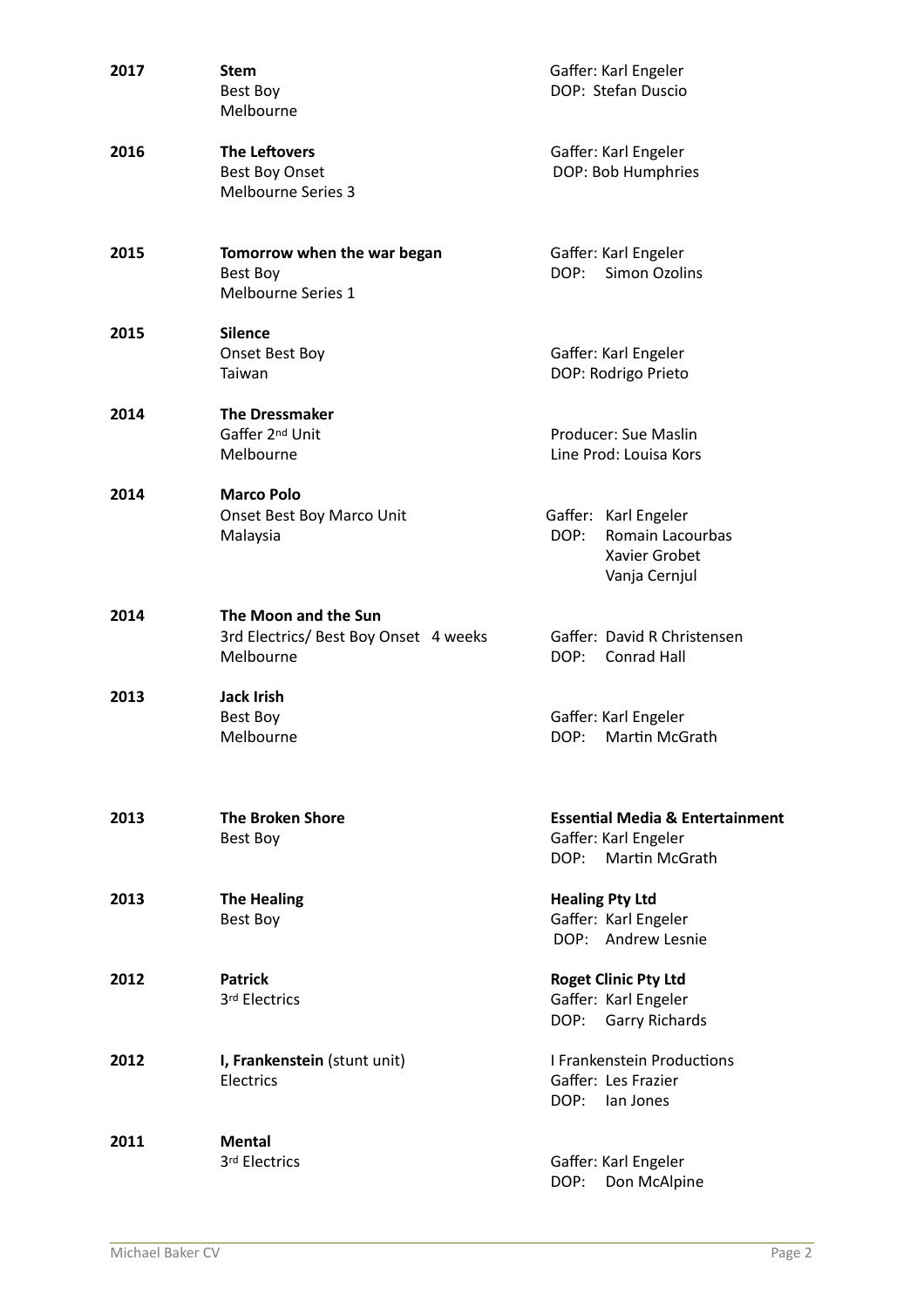| 2010    | <b>The Killer Elite</b><br>Electrics 4 weeks                              | Killer Elite (Australia) Pty Ltd<br>Gaffer: Sean Conway<br>Simon Duggan<br>DOP: |  |
|---------|---------------------------------------------------------------------------|---------------------------------------------------------------------------------|--|
| 2009    | Don't be afraid of the Dark<br>Electrics                                  | Gaffer: Karl Engeler<br>Oliver Stapleton<br>DOP:                                |  |
| 2008    | <b>Blessed</b><br>Electrics                                               | Gaffer: Laurie Fish<br>DOP: Geoff Burton                                        |  |
| 2007-08 | <b>Saddle Club series 3</b><br>Best Boy                                   | Gaffer: Laurie Fish<br>DOP:<br>Peter Falk                                       |  |
| 2006-07 | Mazda Corporation (Hiroshima Japan)<br>Lighting Tech/ 1st AC              | <b>Bluefish Productions</b><br>DOP: Glen Gibson, Chris Howe                     |  |
| 2006    | City Homicide (pilot)<br>Best Boy                                         | Gaffer: Jim Hunt<br>DOP:<br>Craig Barden                                        |  |
| 2005-06 | <b>Nightmares and Dreamscapes</b><br>Electrics                            | Coote-Hayes<br>Gaffer: Mick O'Brien<br>DOP:<br>Ben Nott, John Stokes            |  |
| 2002-05 | <b>Bodleian Library</b><br><b>Oxford University UK</b><br>Deputy Engineer |                                                                                 |  |
| 2001-02 | <b>ETC UK (Electronic Theatre Controls)</b><br>Sales Support              |                                                                                 |  |
| 2002    | <b>Bell Lighting UK</b><br>Freelance Technician                           |                                                                                 |  |
| 1999    | <b>The Backlands</b><br>Best Boy                                          | <b>Crawford Productions</b><br>Gaffer: Darren Fox<br>DOP: Mark Bliss            |  |
| 1999    | The Wogboy<br>3rd Electrics                                               | <b>Wogboy Productions</b><br>Gaffer: Ken Pettigrew<br>DOP:<br>Roger Lanser      |  |
| 1999    | <b>Nigel</b><br>3rd Electrics                                             | <b>Nigel Productions</b><br>Gaffer: Brett Hull<br>Karl Von Moller<br>DOP:       |  |
| 1998    | <b>Muggers</b><br>3rd Electrics                                           | <b>Muggers Productions</b><br>Gaffer: Ken Pettigrew<br>DOP:<br>Roger Lanser     |  |